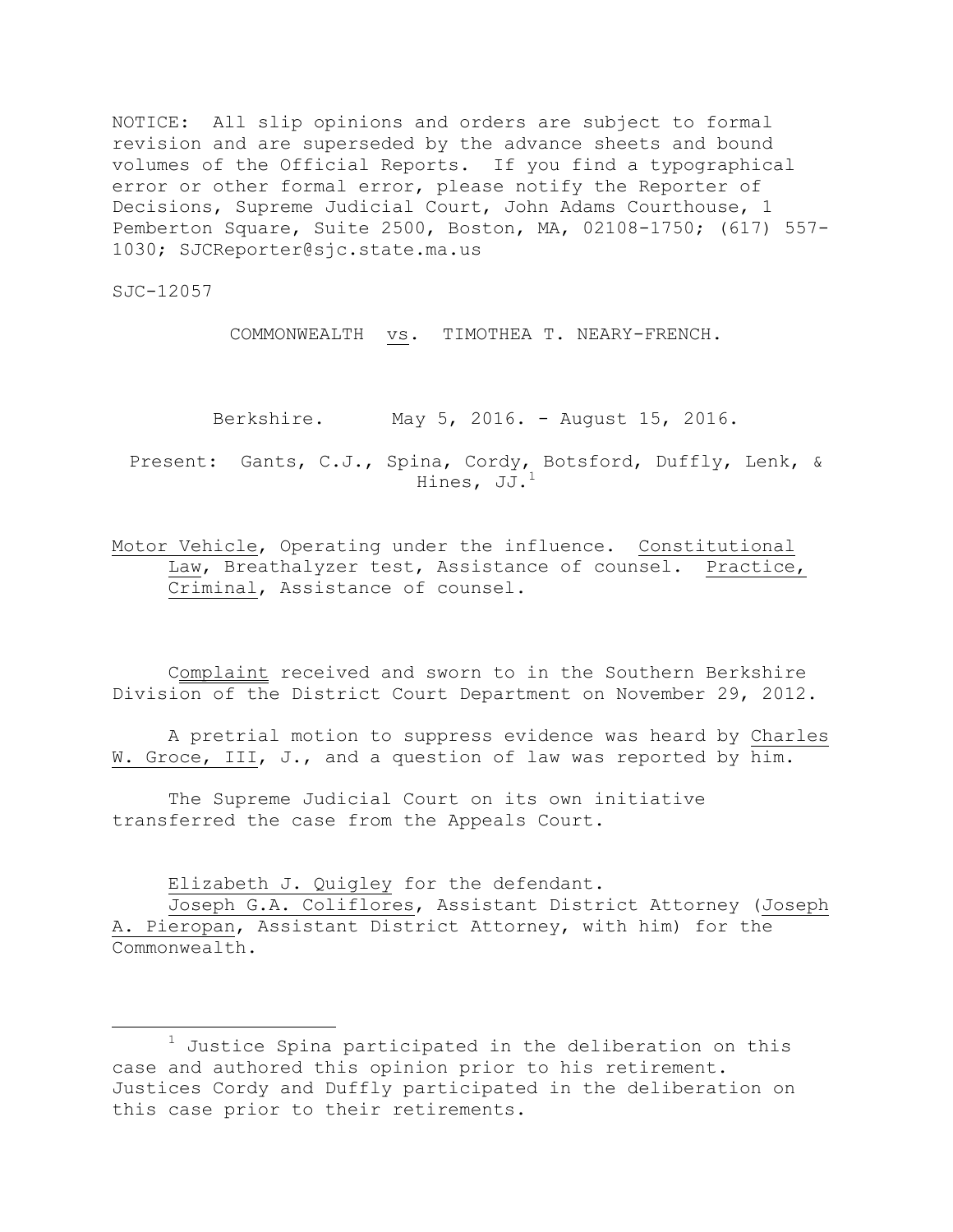SPINA, J. In Commonwealth v. Brazelton, 404 Mass. 783, 785 (1989), this court held that there is no right to counsel under the Sixth and Fourteenth Amendments to the United States Constitution or art. 12 of the Massachusetts Declaration of Rights before a defendant decides whether to take a breathalyzer test. In this case, we are asked to revisit our holding in Brazelton in lieu of the 2003 amendments made to G. L. c. 90, § 24, the statute establishing the offense of driving while under the influence of intoxicating liquor. $^{2}$  Prior to the 2003 amendments, G. L. c. 90, § 24, included a permissible inference that an individual was under the influence of alcohol if his or her blood alcohol level was .08 or more. See St. 2003, c. 28, § 4. The 2003 amendments eliminated the permissible inference and made it "a violation to operate a motor vehicle not only under the influence of intoxicating liquor, but also with a blood alcohol level of .08 or more." Commonwealth v. Colturi,

<sup>&</sup>lt;sup>2</sup> General Laws c. 90, § 24 (1) ( $\underline{a}$ ) (1), states, in relevant part, "Whoever, upon any way or in any place to which the public has a right of access, or upon any way or in any place to which members of the public have access as invitees or licensees, operates a motor vehicle with a percentage, by weight, of alcohol in their blood of eight one-hundredths or greater, or while under the influence of intoxicating liquor  $\ldots$  . shall be punished . . . ."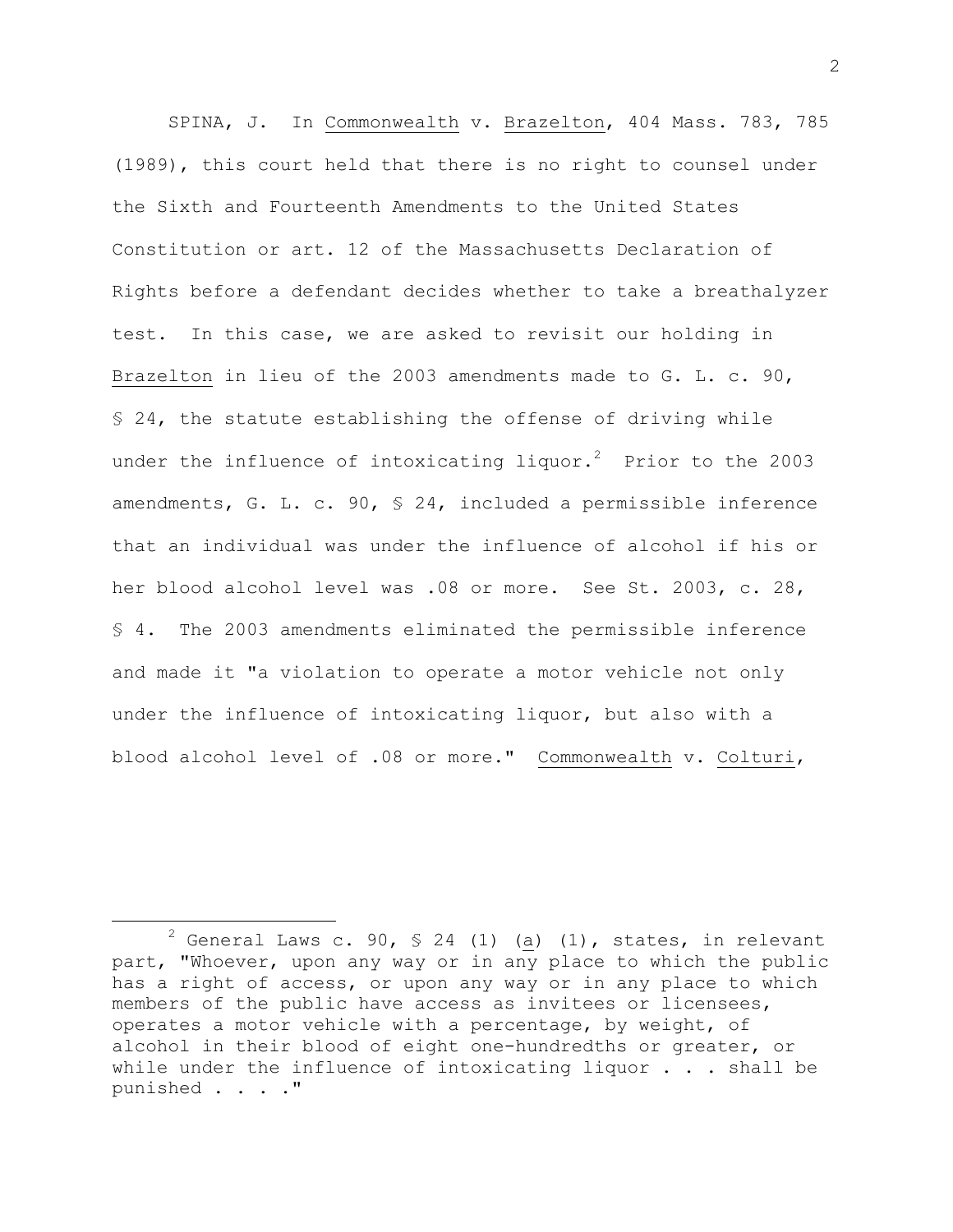448 Mass. 809, 811 (2007). This is known as a "per se" violation. 3,4 Id. at 810.

The defendant in this case was arrested for operating while under the influence of intoxicating liquor and was not given an opportunity to consult with counsel before having to decide whether to submit to a breathalyzer test. The defendant filed a motion to suppress the results of the breathalyzer test, arguing that she had a right to counsel under the Sixth and Fourteenth Amendments of the United States Constitution and art. 12 of the Massachusetts Declaration of Rights, before deciding whether to submit to a breathalyzer test.<sup>5</sup> After an evidentiary hearing, a District Court judge reported a question of law pursuant to Mass. R. Crim. P. 34, as amended, 442 Mass. 1501 (2004), to the Appeals Court. We transferred the reported question to this court on our own motion. The reported question asks,

 $\overline{\phantom{a}}$ 

<sup>4</sup> Under Federal law, States are required to enact a law that proscribes driving a motor vehicle with a blood alcohol level of .08 or greater. 23 U.S.C. § 163 (2012). If a State does not enact such a law, it will lose Federal highway funds. Id.

3

<sup>3</sup> This theory is an alternative to the "impaired ability violation," Commonwealth v. Colturi, 448 Mass. 809, 810 (2007), where the Commonwealth must prove that the individual was "under the influence of intoxicating liquor." G. L. c. 90,  $$ 24 (1) (a) (1).$ 

 $<sup>5</sup>$  The defendant, in her motion to suppress, also argued that</sup> she was denied her right to a telephone call pursuant to G. L. c. 276, § 33A. However, this issue was not presented in the reported question so we do not address it.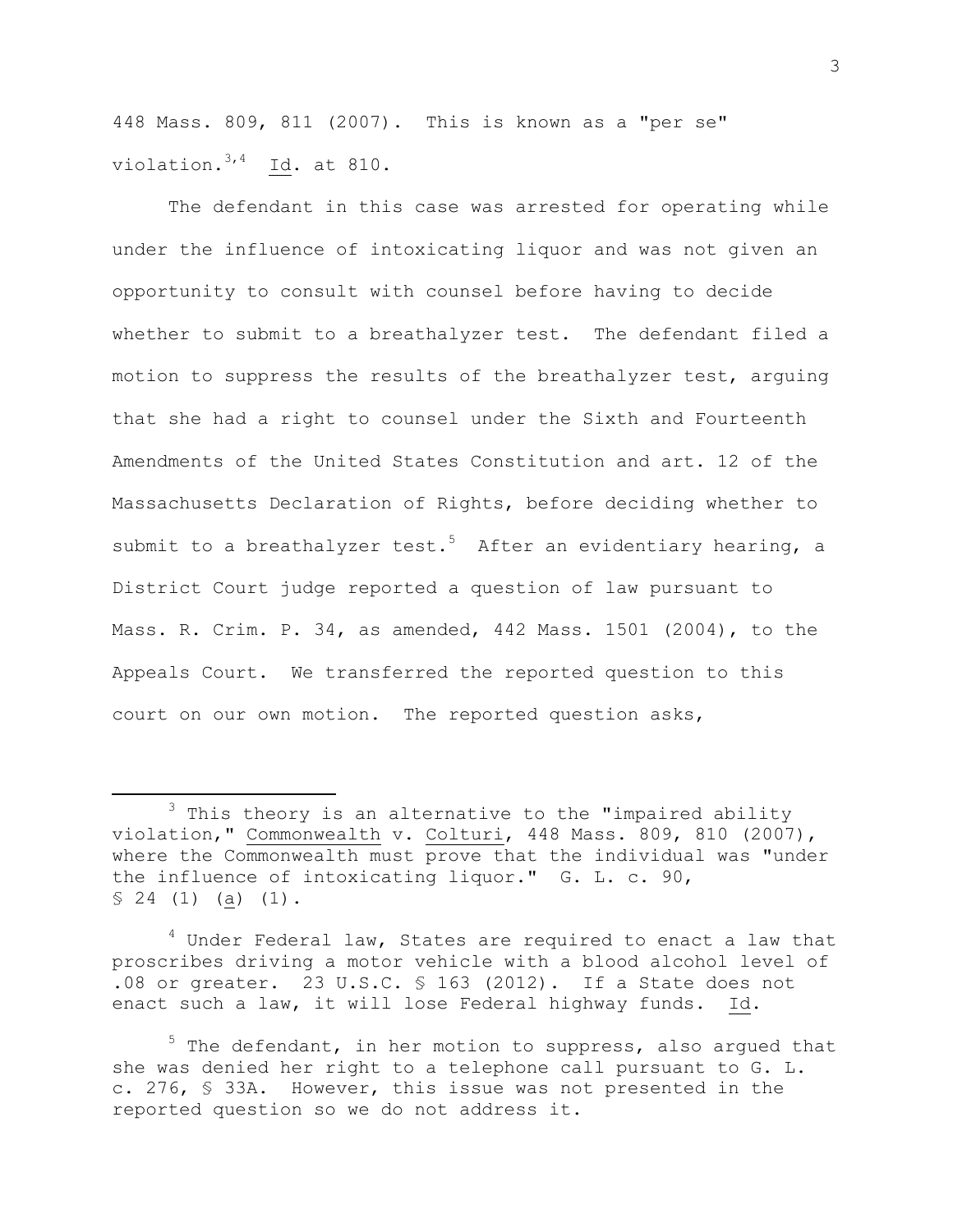"Whether the 2003 amendment to G. L. c. 90, § 24, which created a new '.08 or greater' theory by which to prove an [operating while under the influence of intoxicating liquor] offense, where a breath test reading of .08 or greater is an element of the offense, now makes the decision by a defendant whether or not to take the breath test itself a critical stage of the criminal proceedings requiring that the defendant be advised of their right to counsel prior to making that decision, pursuant to art. 12 of the Massachusetts Declaration of Rights and the Sixth and Fourteenth Amendments of the United States Constitution."

We answer the reported question in the negative.

1. Facts. The District Court judge made the following findings of fact. On November 28, 2012, at approximately 1:15 P.M., a woman signaled to Chief Stephen O'Brien of the Lenox police department while he was on routine patrol in Lenox. The woman reported that the defendant's vehicle was "bumping into" another vehicle. O'Brien approached the defendant, and based upon his observations, he suspected that she was operating while under the influence. He summoned Officer William Colvin for assistance. Colvin arrived at the scene to administer field sobriety tests to the defendant. Based on the defendant's performance on the field sobriety tests, as well as his observations, Colvin arrested the defendant for operating while under the influence.

The defendant arrived at the Lenox police station at approximately 1:31 P.M., and at approximately 1:38 P.M., was advised of the Miranda rights and began the booking process. At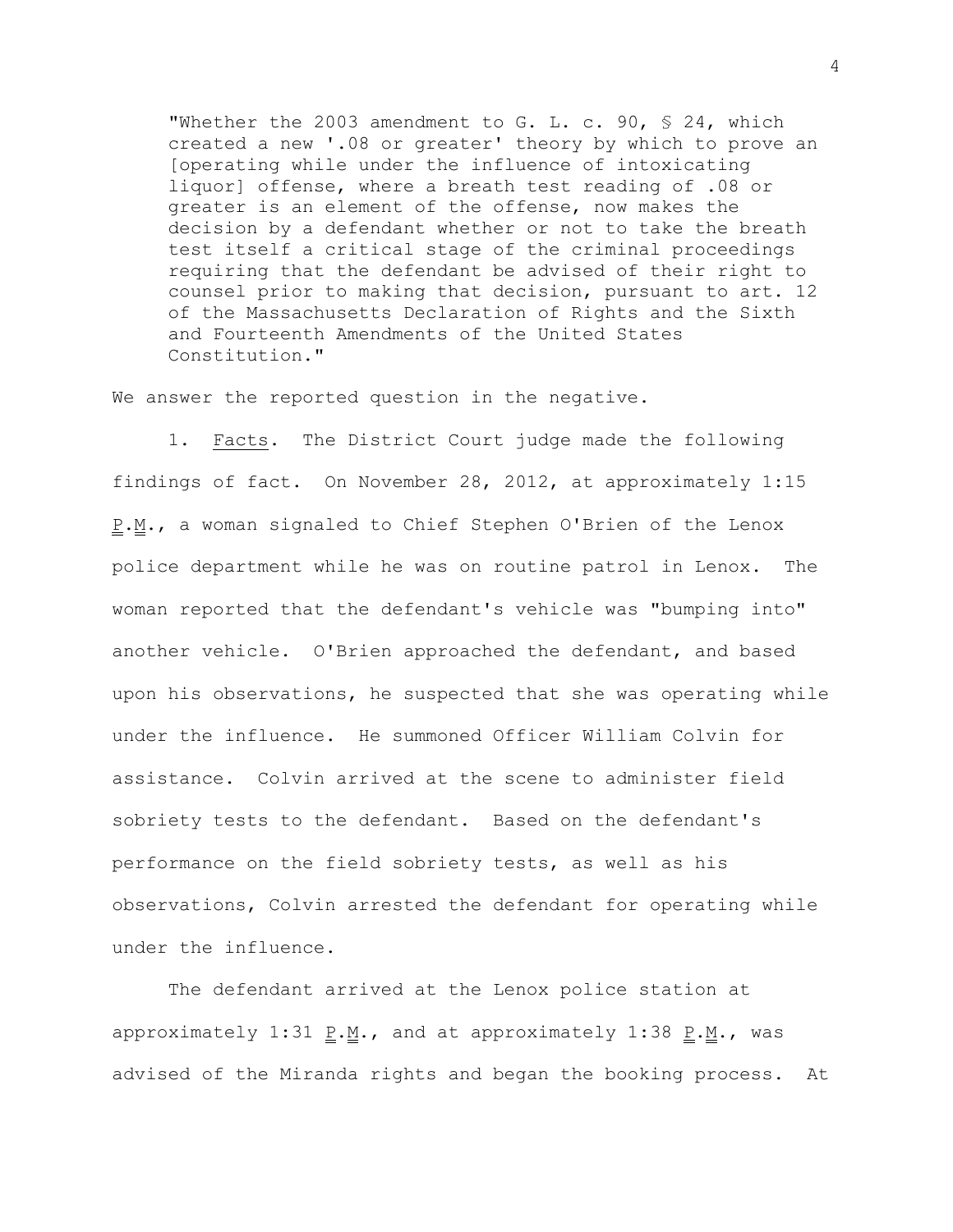approximately  $1:50$  P.M., the defendant was presented with a "statutory rights and consent" form, which contained "[operating while under the influence] rights." The form described her right to a physician under G. L. c. 263, § 5A, <sup>6</sup> her right to make a telephone call under G. L. c. 276, § 33A<sup>7</sup>, a request to submit to a chemical test under G. L. c. 90, § 24, and a notice to persons holding a commercial driving license. The defendant was advised by police officers of her statutory right to make a telephone call under G. L. c. 276, § 33A, and was asked by police to submit to a breathalyzer test at approximately 1:51 P.M. At first, the defendant refused to take the breathalyzer test, but she subsequently consented after three to four minutes

 $\overline{\phantom{a}}$ 

 $6$  General Laws c. 263, § 5A, states in relevant part: "A person held in custody at a police station or other place of detention, charged with operating a motor vehicle while under the influence of intoxicating liquor, shall have the right, at his request and at his expense, to be examined immediately by a physician selected by him."

 $7$  General Laws c. 276, § 33A, states: "The police official in charge of the station or other place of detention having a telephone wherein a person is held in custody, shall permit the use of the telephone, at the expense of the arrested person, for the purpose of allowing the arrested person to communicate with his family or friends, or to arrange for release on bail, or to engage the services of an attorney. Any such person shall be informed forthwith upon his arrival at such station or place of detention, of his right to so use the telephone, and such use shall be permitted within one hour thereafter."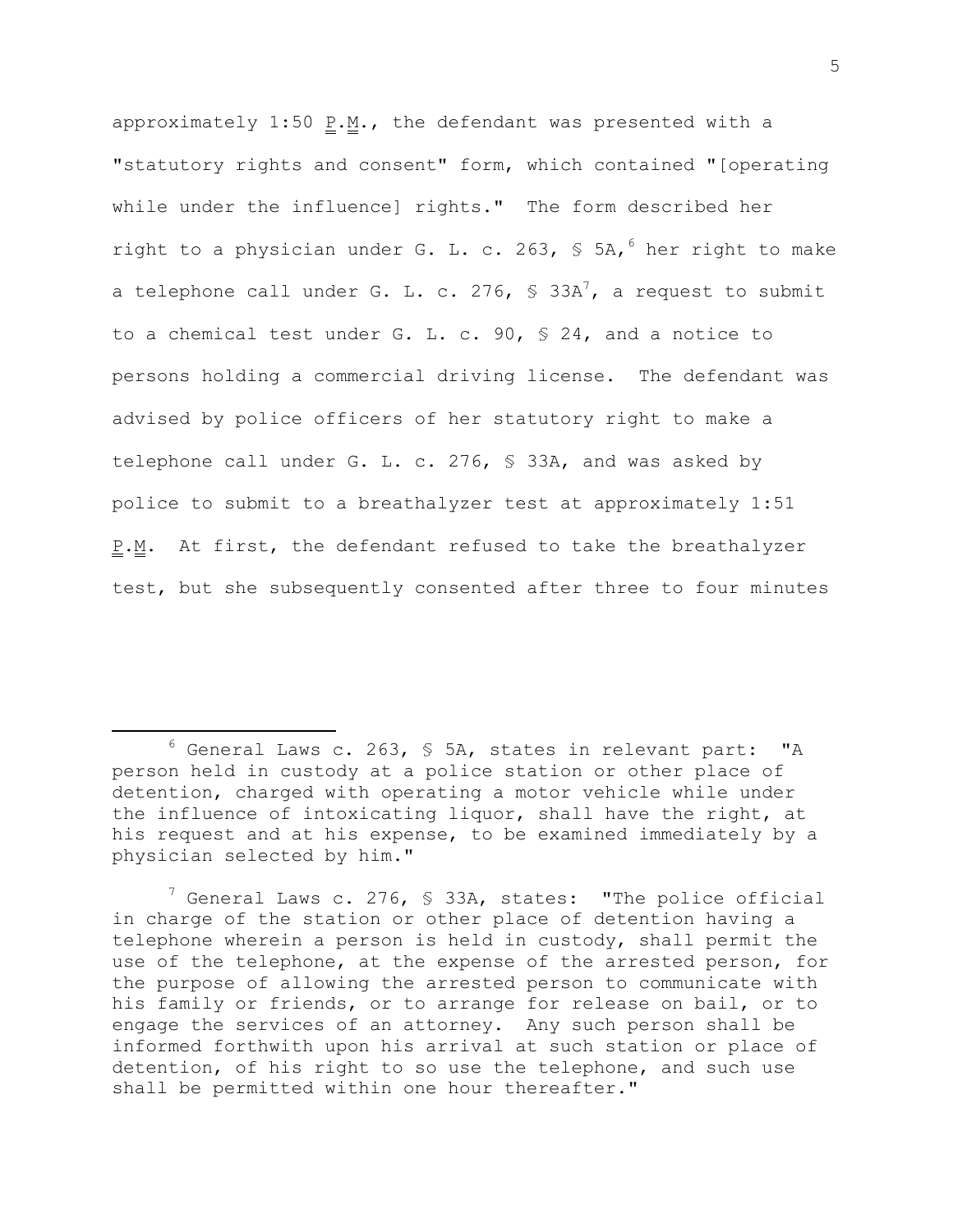and performed the test after the appropriate observation time.<sup>8</sup> She completed the test at approximately 2:18 P.M. She had a blood alcohol level above .08.

2. Discussion. The defendant argues she has a right to counsel under the Sixth Amendment and art. 12 because, after the 2003 amendments to G. L. c. 90, § 24, and the creation of a "per se" violation theory, the decision whether to submit to a breathalyzer test is a critical stage in the criminal proceedings. The defendant asserts that because breathalyzer results can be used as the sole basis (with proof of operation on a public way) for a conviction of operating while under the influence of alcohol, the decision whether to submit to a breathalyzer test can have a significant impact on trial strategies and available defenses, rendering the decision a critical stage in the proceedings.

In Brazelton, 404 Mass. at 785, prior to the 2003 amendments, this court concluded that the decision whether to submit to a breathalyzer test was not a critical stage in the criminal process. We explained that the statutory right of access to a telephone within one hour upon arrival at the police station and the statutory right to be examined by a physician of the defendant's own choosing adequately protect a defendant's

 $\overline{\phantom{a}}$ 

 $8$  The administrator of the breathalyzer test must observe the individual for no less than fifteen minutes before administering the test. 501 Code Mass. Regs. § 2.13 (2016).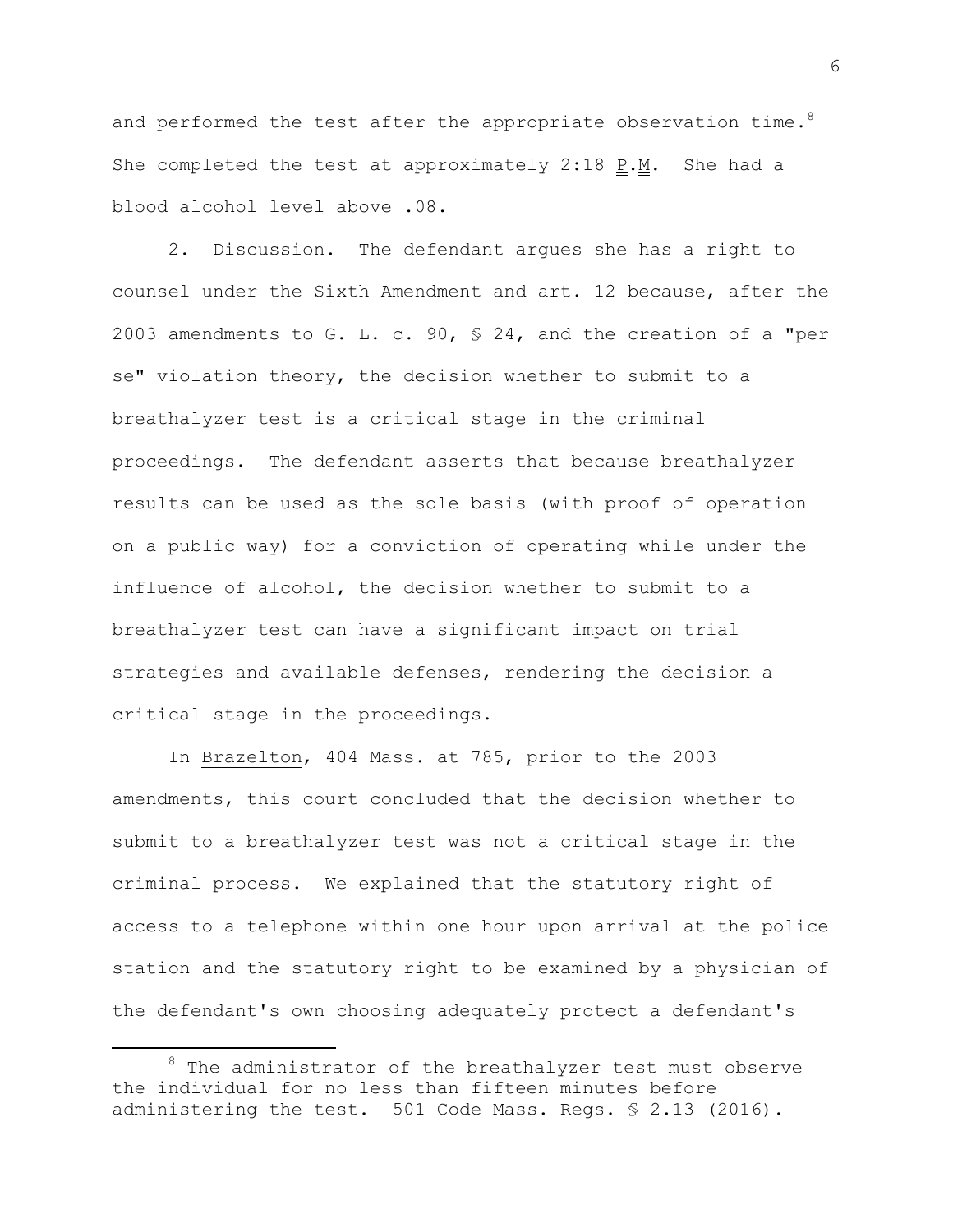rights. Id. We also recognized the potential practical problems that a right to counsel at the breathalyzer test stage could present, such as the possibility of "stale and inaccurate" results due to a delayed breathalyzer test because counsel is unavailable. Id. We now revisit our holding in Brazelton to determine whether the creation of a "per se" violation theory under G. L. c. 90, § 24, transforms the decision whether to submit to a breathalyzer test into a critical stage in the criminal justice process. We conclude that, despite the creation of a "per se" violation theory, there is no constitutional right to counsel under the Sixth Amendment or art. 12 when deciding whether to submit to a breathalyzer test.

The Sixth Amendment and art. 12 provide criminal defendants the right to counsel at all "critical stages" of the prosecution. United States v. Wade, 388 U.S. 218, 224, 236-237 (1967); Commonwealth v. Woods, 427 Mass. 169, 174 (1998). In Kirby v. Illinois, 406 U.S. 682 (1972), the Supreme Court of the United States qualified the Sixth Amendment critical stage analysis by concluding that a right to counsel does not attach until "at or after the initiation of adversary judicial criminal proceedings -- whether by way of formal charge, preliminary hearing, indictment, information, or arraignment." Id. at 684, 689-690 (plurality opinion) (right to counsel does not attach to postarrest, preindictment police station showup). The Supreme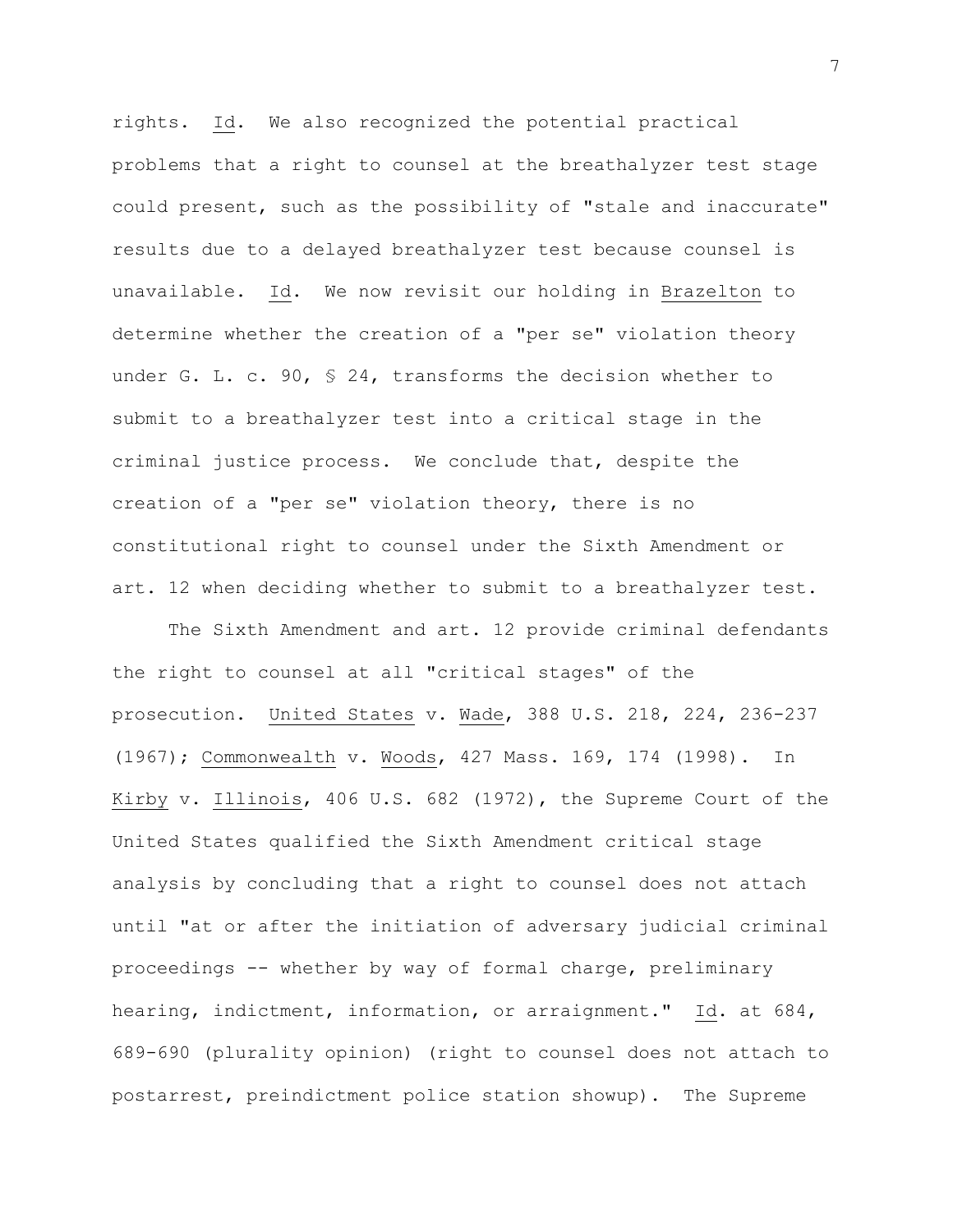Court's holding in Kirby has been consistently adhered to in subsequent cases. See e.g., Montejo v. Louisiana, 556 U.S. 778, 786 (2009) ("Under our precedents, once the adversary judicial process has been initiated, the Sixth Amendment guarantees a defendant the right to have counsel present at all 'critical' stages of the criminal proceedings"); Rothgery v. Gillespie County, Tex., 554 U.S. 191, 198 (2008); Moran v. Burbine, 475 U.S. 412, 428-429 (1986); United States v. Gouveia, 467 U.S. 180, 187-189 (1984). "[L]ooking to the initiation of adversary judicial proceedings, far from being mere formalism, is fundamental to the proper application of the Sixth Amendment right to counsel." Moran, supra at 431. The initiation of adversary judicial criminal proceedings is when "the government has committed itself to prosecute, and . . . the adverse positions of government and defendant have solidified" and when the "defendant finds himself . . . immersed in the intricacies of substantive and procedural criminal law." Kirby, supra at 689 (plurality opinion). The Supreme Court has held that postindictment lineups, postindictment interrogation by the State, plea hearings, and arraignments are critical stages where the Sixth Amendment right to counsel attaches. See Missouri v. Frye, 132 S. Ct. 1399, 1405 (2012) (listing critical stages); Montejo, supra at 786 (interrogation by State); Iowa v. Tovar, 541 U.S. 77, 87 (2004) (plea hearing); Wade, supra at 236-237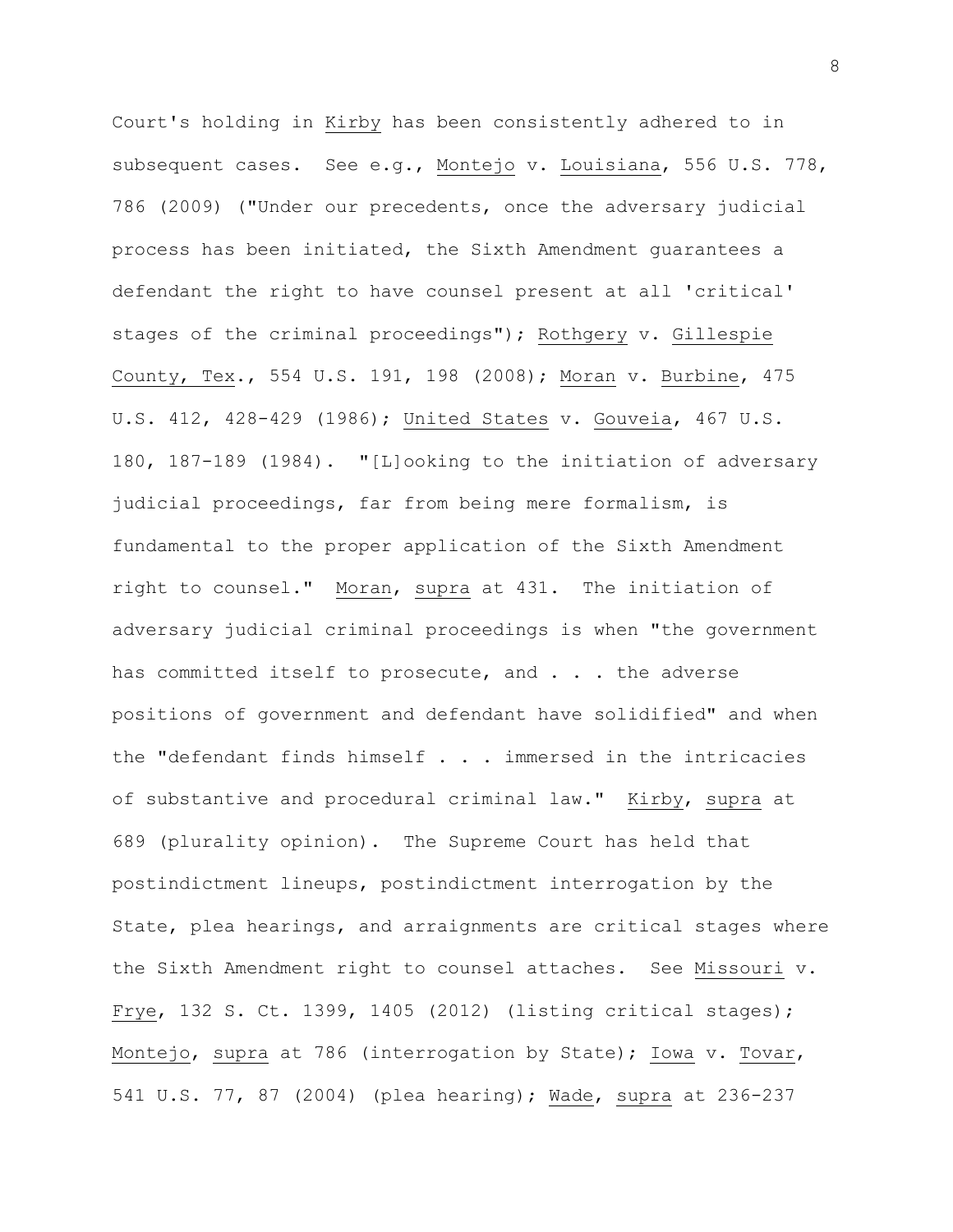(postindictment lineup). It is well settled that the right to counsel under the Sixth Amendment does not attach until the occurrence of critical stages at or after the initiation of adversary judicial proceedings, whether that be by formal charge, preliminary hearing, indictment, information, or arraignment. Kirby, supra. The breathalyzer test is administered postarrest but before the initiation of adversary judicial proceedings. Therefore, under the Sixth Amendment, there is no right to counsel at the time a defendant is deciding whether to submit to a breathalyzer test.<sup>9</sup>

Similarly, under art. 12, our precedents consistently have held that the right to counsel "attaches at the time judicial proceedings are commenced." Commonwealth v. Anderson, 448 Mass.

 $9$  The Supreme Court of the United States recently held that conducting a breathalyzer test without a warrant does not violate the prohibition under the Fourth Amendment to the United States Constitution against unreasonable searches. Birchfield v. North Dakota, 136 S. Ct. 2160, 2184 (2016). Analyzing under the search incident to arrest doctrine, the Court held that a breath test does not "implicat[e] significant privacy concerns" and the State has a need to conduct breathalyzer tests to combat drunken driving (citation omitted). Id. at 2174, 2176, 2178- 2179. In North Dakota and Minnesota, the two States where the facts arose in this case, a refusal to submit to a breathalyzer test (or a blood test) would subject the individual to criminal penalties. See id. at 2169-2170; Minn. Stat. § 169A.20, subdivisions  $2-3$  (2016), unconstitutional as applied by State v. Thompson, 873 N.W.2d 873 (Minn. Ct. App. 2015); N.D. Cent. Code § 39-20-01 (2016), unconstitutional as applied by Birchfield, supra at 2184. In Massachusetts, an individual is subject to only civil penalties. G. L. c. 90, § 24 (1) (f) (1).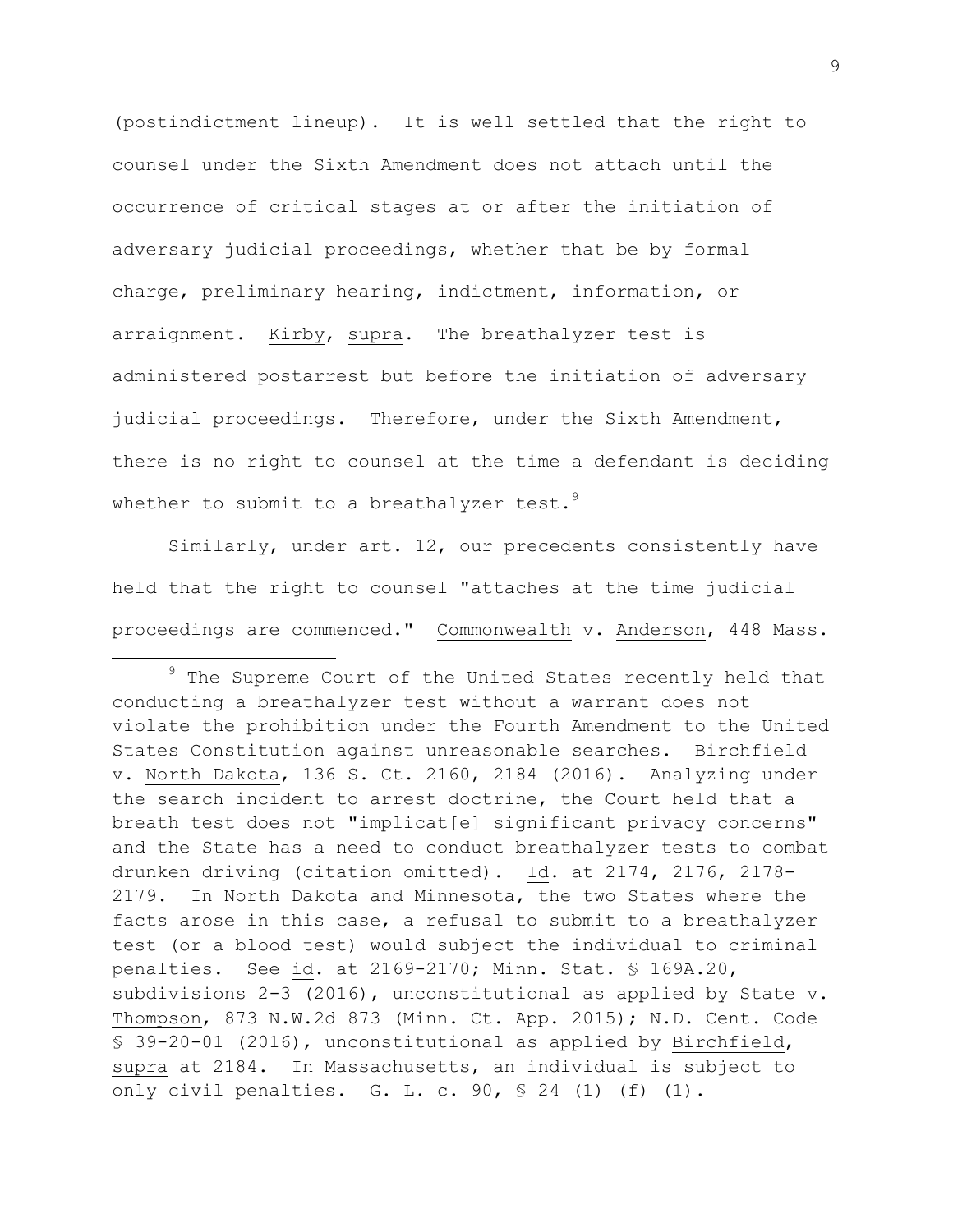548, 553-554 (2007). See Commonwealth v. Celester, 473 Mass. 553, 567 (2016); Commonwealth v. Caldwell, 459 Mass. 271, 287 (2011) ("formal adversary proceedings [had not] commenced against him, so his right to counsel under the Sixth Amendment or art. 12 had yet to attach"); Lavallee v. Justices in the Hampden Superior Court, 442 Mass. 228, 234-235 (2004) ("The right to trial counsel under art. 12 attaches at least by the time of arraignment"); Commonwealth v. Patterson, 432 Mass. 767, 776 n.10 (2000) ("The defendant's Sixth Amendment and art. 12 rights to the effective assistance of counsel did not attach until . . . arraignment"); Commonwealth v. Griffin, 404 Mass. 372, 374 (1989) ("a person's right to assistance of counsel under both the Sixth Amendment . . . and art. 12 . . . attaches only from the time that adversary judicial proceedings have been initiated"); Jiles v. Department of Correction, 55 Mass. App. Ct. 658, 665 (2002). Specifically, "[t]his court has held, '[t]here is no authority for the proposition that the right to counsel under the Sixth and Fourteenth Amendments . . . or under art. 12 . . . arises prior to arraignment, even though a criminal complaint and an arrest warrant have issued.'" Commonwealth v. Beland, 436 Mass. 273, 285 (2002), quoting Commonwealth v. Ortiz, 422 Mass. 64, 67 n.1 (1996). See Commonwealth v. Jones, 403 Mass. 279, 286 (1988). The right to counsel under art. 12 attaches at a motion to suppress hearing,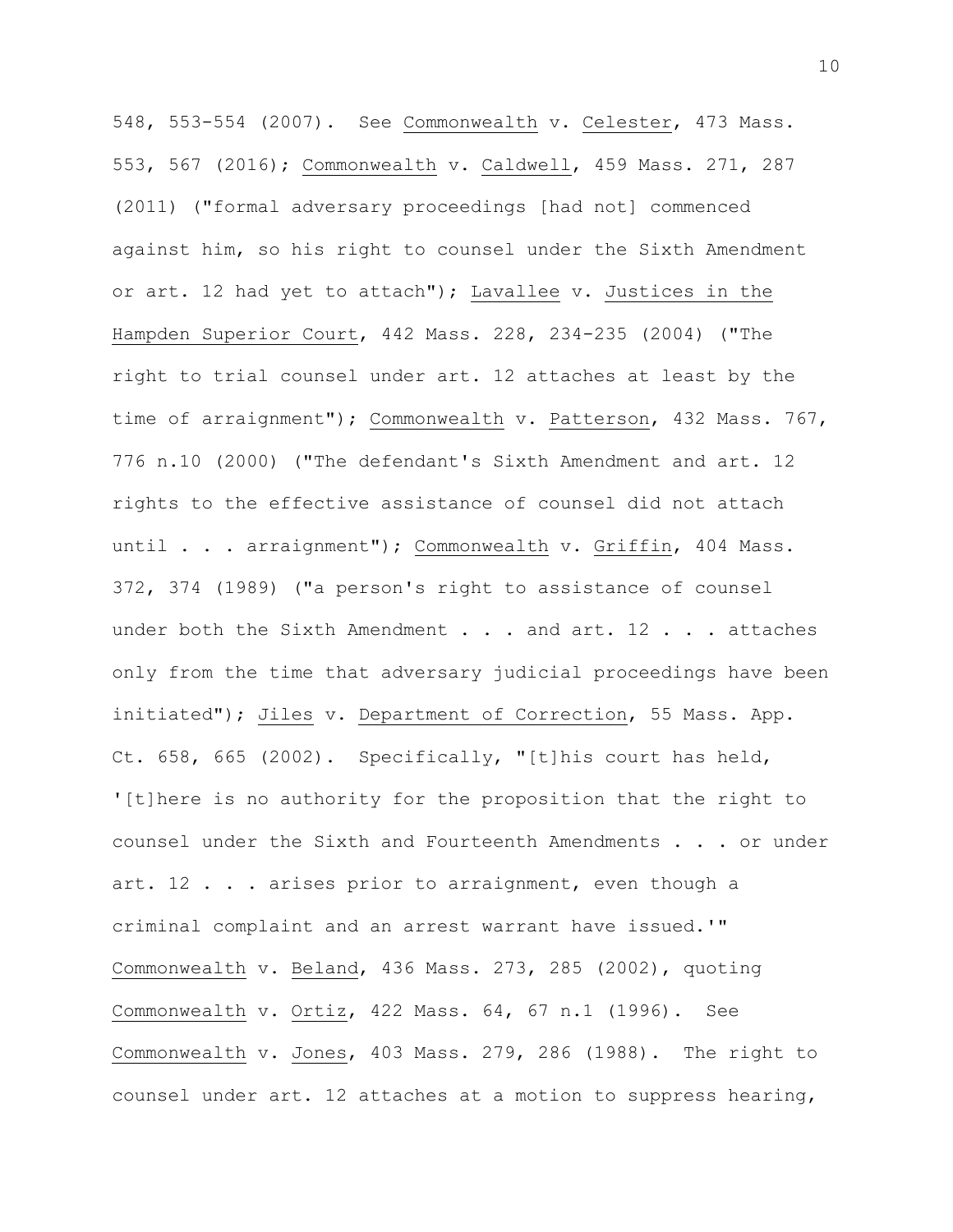a probable cause hearing, and sentencing. Lavallee, supra at 235 n.13 (probable cause hearing and sentencing); Commonwealth v. Johnson, 80 Mass. App. Ct. 505, 510-511 (2011) (motion to suppress hearing). Because the decision whether to submit to a breathalyzer test takes place before the initiation of formal judicial proceedings, we conclude that there is no right to counsel at the breathalyzer stage under art. 12.

We acknowledge that the decision whether to submit to a breathalyzer test is an important tactical decision for the defendant. See Commonwealth v. McCoy, 601 Pa. 540, 543, 546 (2009). This decision, however, occurs at the evidence gathering stage, before the Sixth Amendment or art. 12 right to counsel attaches. The Supreme Court in Wade, 388 U.S. at 227- 228, explained that "preparatory steps, such as systematized or scientific analyzing of the accused's fingerprints, blood sample, clothing, [and] hair . . . are not critical stages since there is minimal risk that his counsel's absence at such stages might derogate from his right to a fair trial." We cannot say that the defendant is "immersed in the intricacies of substantive and procedural criminal law" when deciding whether to submit to a breathalyzer test. Kirby, 406 U.S. at 689 (plurality opinion). The term "critical stage" is a term of art and only refers to actions and events postindictment or arraignment. The decision whether to submit to a breathalyzer

11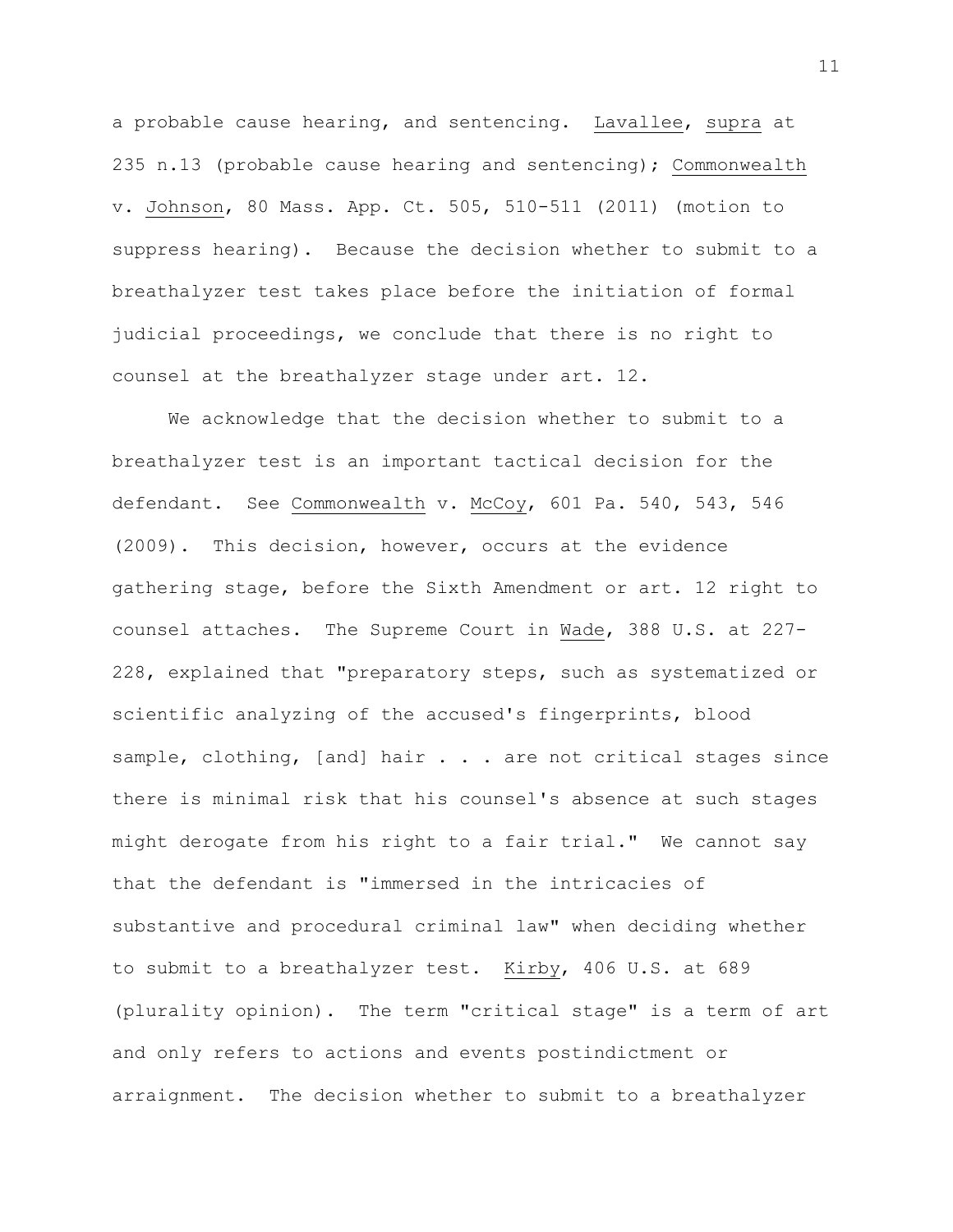is an important decision, but it is not a critical stage because the decision occurs before indictment and arraignment.

The defendant cites to a variety of cases from different jurisdictions to support her argument. We do not find these cases persuasive. $10$  Our decision is in line with the vast majority of jurisdictions that have addressed this issue. The Supreme Court of the United States in Nyflot v. Minnesota Comm'r

<sup>&</sup>lt;sup>10</sup> The defendant relies on  $Heles$  v. South Dakota, 530 F. Supp. 646, 652 (D.S.D.), vacated as moot by 682 F.2d 201 (8th Cir. 1982); People v. Gursey, 22 N.Y.2d 224, 227-228 (1968); Forte v. State, 686 S.W.2d 744, 754 (Tex. Ct. App. 1985), aff'd in part, rev'd in part, 707 S.W.2d 89 (1986); State v. Welch, 135 Vt. 316, 321-322 (1977); and State v. Fitzsimmons, 93 Wash. 2d 436, vacated by 449 U.S. 977 (1980), to support her argument that other jurisdictions have found a Sixth Amendment right to counsel. We are not persuaded. Heles subsequently was vacated as moot, and therefore has little precedential value. Additionally, a later New York appellate opinion clarified Gursey, explaining that the court relied on a State statutory right to counsel when concluding that there is a right to counsel. See People v. Washington, 23 N.Y.3d 228, 232 (2014). In Forte, after numerous remands and appeals, the Texas Court of Criminal Appeals concluded that there was no right to counsel under the Federal or State Constitution. Forte v. State, 759 S.W.2d 128, 139 (Tex. Crim. App. 1988), overruled by McCambridge v. State, 778 S.W.2d 70, 75-76 (Tex. Crim. App. 1989), cert. denied 495 U.S. 910 (1990) (clarifying right to counsel attaches after formal charges are brought against defendant, rejecting Forte's case-by-case basis). The decision in Welch is questionable as in State v. Lombard, 146 Vt. 411, 414 (1985), the court concluded that, "[a]pplying the critical stage analysis, we are not persuaded that the decision to take or refuse to take a breath test implicates the defendant's right to counsel under the federal constitution." However, the Welch decision was codified in Vt. Stat. Ann. tit. 23, § 1202 (2016), providing a limited statutory right to counsel at the breathalyzer test stage. Last, the Washington Supreme Court on remand in Fitzsimmons clarified that its holding was based solely on State statutory principles. State v. Fitzsimmons, 94 Wash. 2d 858, 858-859 (1980).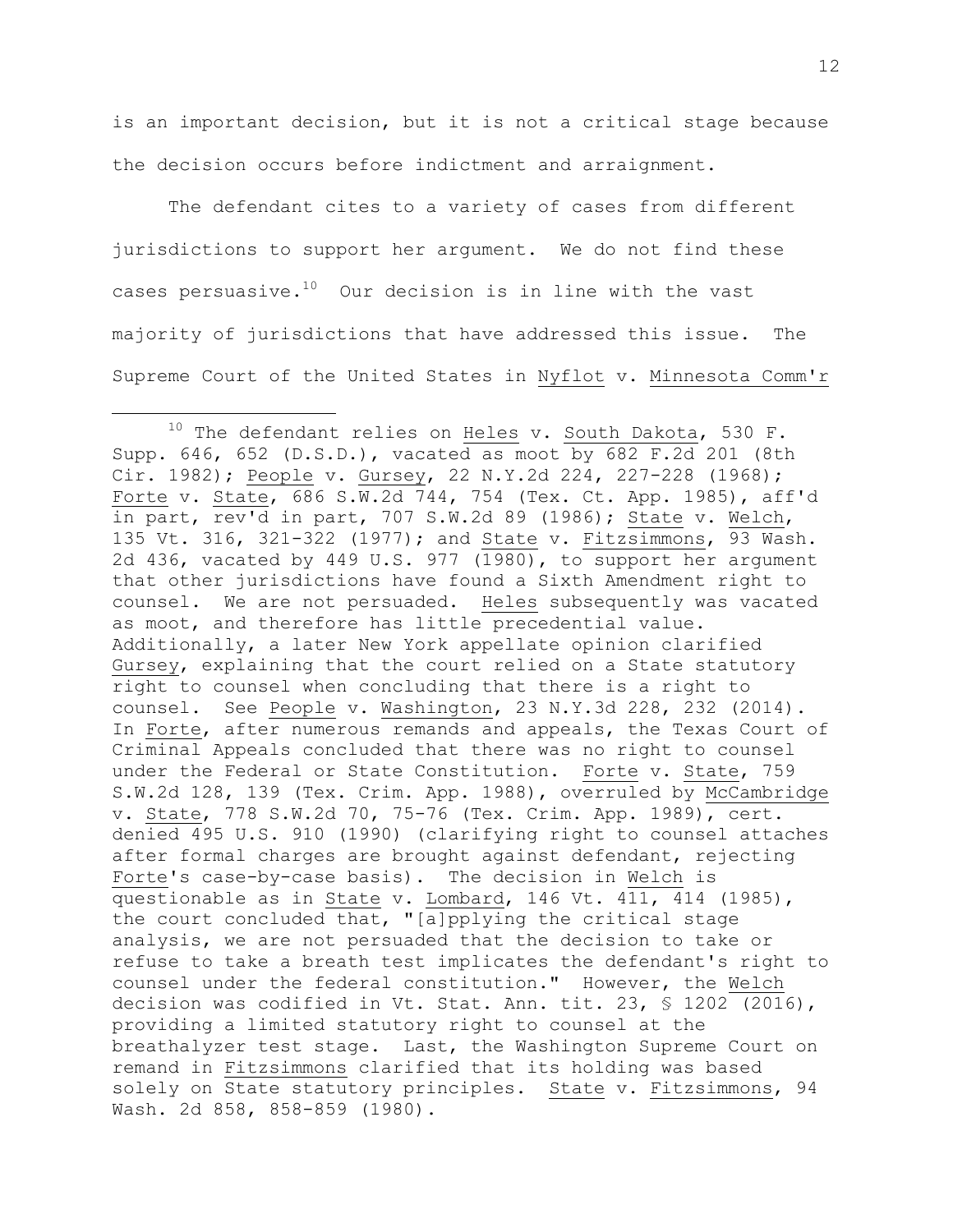of Pub. Safety, 474 U.S. 1027, 1029 (1985), addressed whether a defendant had a Sixth Amendment right to counsel before deciding whether to consent to a blood alcohol test. Id. at 1029. Below, the Minnesota Supreme Court had concluded that there was no right to counsel under the Sixth and Fourteenth Amendments. Id. at 1028-1029. See Nyflot v. Commissioner of Pub. Safety, 369 N.W.2d 512, 515-517 (Minn. 1985). The United States Supreme Court dismissed the appeal for want of a substantial Federal question.<sup>11</sup> Nyflot, supra at 1027. The majority of State courts have held that a defendant's Sixth Amendment right to counsel does not attach prior to the defendant's decision whether to submit to a breathalyzer test. $^{12,13}$  Only three State courts have

 $\overline{\phantom{a}}$ 

<sup>12</sup> See, e.g., Nyflot v. Minnesota Comm'r of Pub. Safety, 474 U.S. 1027, 1029 (1985) ("Most of the courts that have considered this issue have rejected the argument that the Sixth Amendment right to counsel covers the stage at which the decision whether to consent to the blood alcohol test must be made); Hill v. State, 366 So. 2d 296, 308-309 (Ala. Crim. App. 1978) (no constitutional or statutory right to consult with attorney before deciding whether to submit to chemical test); Wells v. State, 285 Ark. 9, 12 (1985); State v. Cichowski, 203 Conn. 97, 102 (1987); State v. Hoch, 500 So. 2d 597, 599 (Fla. Dist. Ct. App. 1986); Rackoff v. State, 281 Ga. 306, 308-309 (2006); Matter of McNeely, 119 Idaho 182, 186-187 (Ct. App. 1990) (blood alcohol content testing is not critical stage in underlying criminal proceedings); People v. Okun, 144 Ill. App. 3d 1066,

 $11$  "[D]ismissals for want of a substantial federal question without doubt reject the specific challenges presented in the statement of jurisdiction and do leave undisturbed the judgment appealed from. They do prevent lower courts from coming to opposite conclusions on the precise issues presented and necessarily decided by those actions." Mandel v. Bradley, 432 U.S. 173, 176 (1977).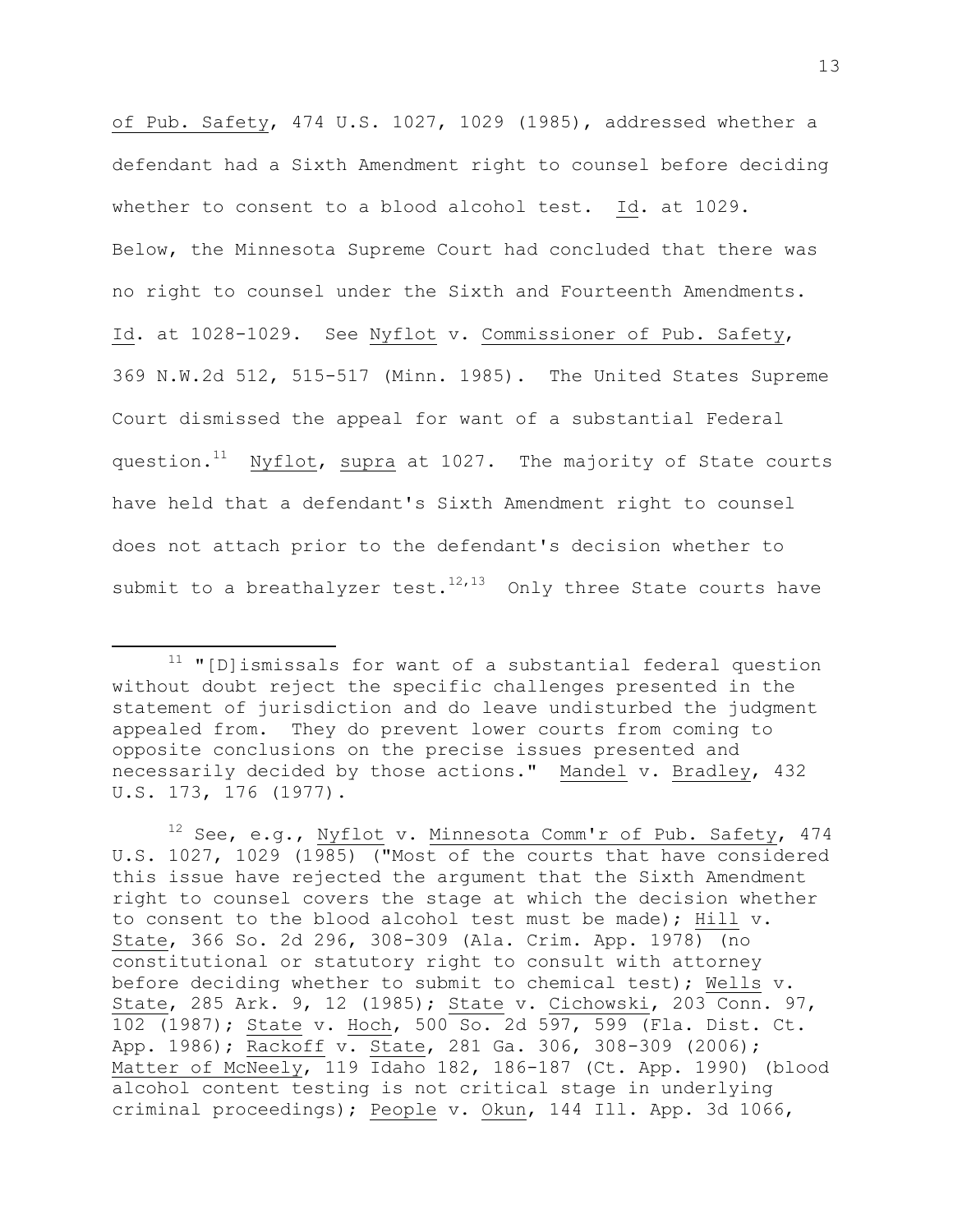held that a defendant possesses a State constitutional right to

 $\overline{a}$ 

1070 (1986); State v. Vietor, 261 N.W.2d 828, 830 (Iowa 1978); State v. Bristor, 236 Kan. 313, 321-322 (1984); State v. Jones, 457 A.2d 1116, 1120 (Me. 1983); Sites v. State, 300 Md. 702, 712, 717 (1984) (no right to counsel under Sixth Amendment, but due process under Fourteenth Amendment was violated); Holmberg v. 54-A Judicial Dist. Judge, 60 Mich. App. 757, 759-760 (1975); McDonnell v. Commissioner of Pub. Safety, 473 N.W.2d 848, 853 (Minn. 1991) (no right to counsel under Sixth Amendment but right to counsel exists under State Constitution); State v. Foster, 959 S.W.2d 143, 146 (Mo. Ct. App. 1998); State v. Armfield, 214 Mont. 229, 232-233, 235 (1984), abrogated by State v. Reavley, 318 Mont. 150, 162-163 (2003) (clarifying right to counsel attaches at initiation of formal proceedings); State v. Petkus, 110 N.H. 394, 397 (1970), cert. denied, 402 U.S. 932 (1971); State v. Leavitt, 107 N.J. 534, 536 (1987); State v. Howren, 312 N.C. 454, 455-457 (1984); Lakewood v. Waselenchuk, 94 Ohio App. 3d 684, 687-689 (1994) (no Sixth Amendment right to counsel but violation of constitutional right to due process under Fourteenth Amendment); Flynt v. State, 507 P.2d 586, 588-589 (Okla. Crim. App. 1973); Commonwealth v. McCoy, 601 Pa. 540, 547 (2009); Dunn v. Petit, 120 R.I. 486, 492 (1978); State v. Degnan, 305 S.C. 369, 370-371 (1991); State v. Frasier, 914 S.W.2d 467, 469 (Tenn. 1996); Forte, 759 S.W.2d at 139; Law v. Danville, 212 Va. 702, 703 (1972); Lombard, 146 Vt. at 414; State v. Neitzel, 95 Wis. 2d 191, 198 (1980); Mogard v. Laramie, 32 P.3d 313, 315 (Wyo. 2001).

<sup>13</sup> Several State courts concluded there is no Sixth Amendment right to counsel before a breathalyzer test because the proceedings arising under the State's implied consent statute are civil in nature, involving license suspension or revocation. See, e.g., State v. Severino, 56 Haw. 378, 380-381 (1975) ("Actions taken under the implied consent law, however, are civil in nature, and hearings before a district judge, pursuant to statute, are in the nature of administrative proceedings"); Davis v. State, 174 Ind. App. 433, 437-438 (1977) ("In the case at bar this court has before it only issues which pertain to the administrative proceedings which occurred in the trial court"); Blow v. Commissioner of Motor Vehicles, 83 S.D. 628, 634-635 (1969) ("Blood tests are part of a civil and administrative proceeding and the petitioner was not entitled to counsel"); State v. Berry, 165 W. Va. 783, 785-786 (1980). The Sixth Amendment is only applicable to criminal prosecutions and, therefore, does not apply. Severino, supra.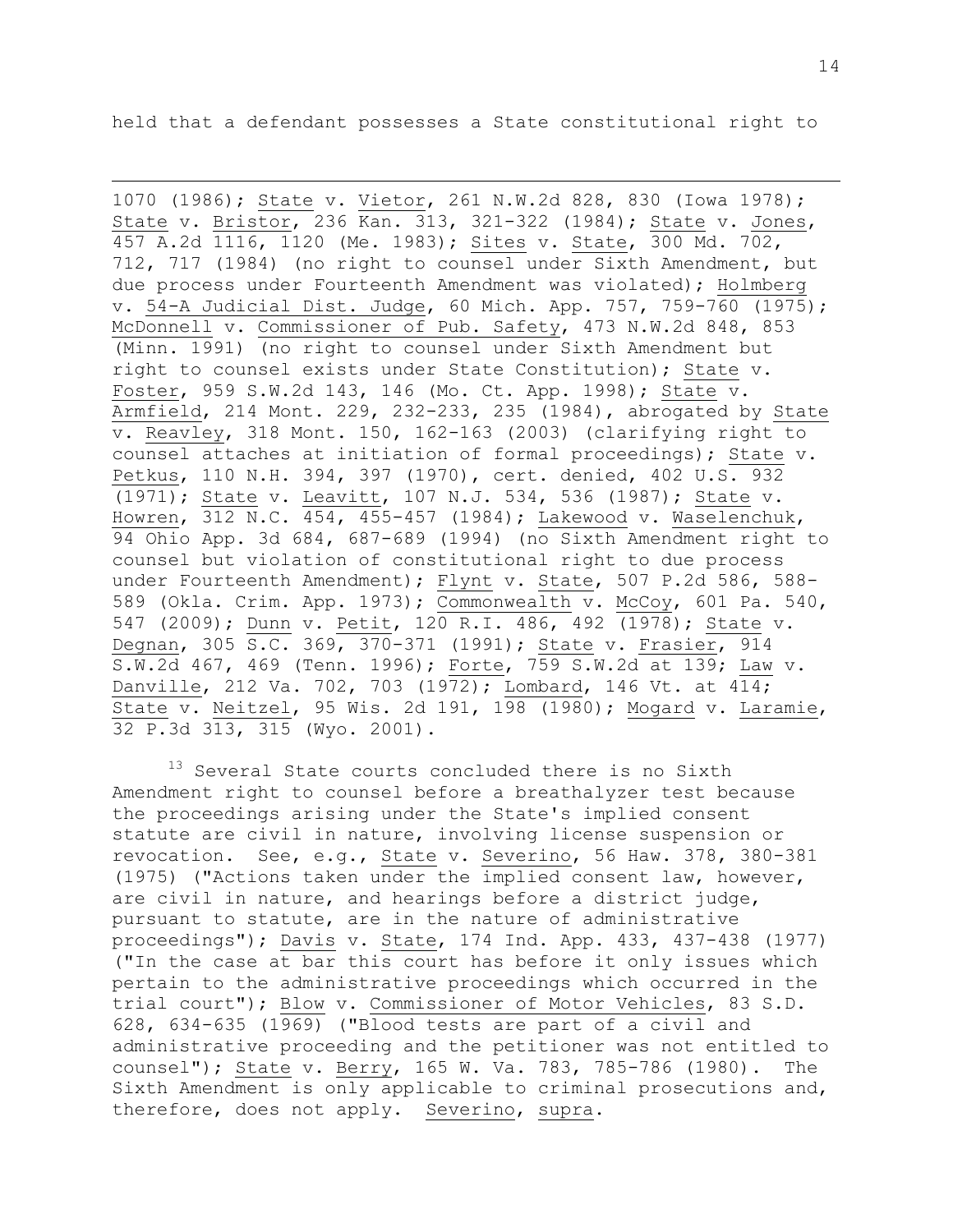counsel when deciding whether to submit to a breathalyzer test.  $^{14}$ See Sites v. Maryland, 300 Md. 702, 717-718 (1984); Friedman v.

 $\overline{a}$ 

<sup>14</sup> In Sites, 300 Md. at 717, the Maryland Court of Appeals explained that an individual faced with taking a breathalyzer test has the choice between two different sanctions and each sanction affects an important interest. Given this choice, the court thought it would be unreasonable to deny an opportunity to consult with counsel because it would affect the fairness of the proceedings. Id. Therefore, the Maryland court concluded that under art. 24 of the Maryland Declaration of Rights and the Fourteenth Amendment, a person must be given a reasonable opportunity to consult with an attorney before submitting to a chemical sobriety test. Id. We do not find the court's holding persuasive. We acknowledge that the decision whether to submit to a breathalyzer test is an important one. However, we also conclude that the defendant has rights that protect against the potential for unfair results. Additionally, in Motor Vehicle Admin. v. Deering, 438 Md. 611, 630-631 (2014), the Court of Appeals of Maryland cast doubt on Sites's due process analysis insofar as Sites held that there is a right to counsel under the Fourteenth Amendment because of the Supreme Court's decision in Nyflot. The Maryland Court noted that the Supreme Court was advised of the due process analysis in Sites and dismissed for want of a substantial federal question. Deering, supra at 630 n.22.

In Friedman v. Commissioner of Pub. Safety, 473 N.W.2d 828, 832-833, 837 (Minn. 1991), the Supreme Court of Minnesota held that under art. I, § 6, of the Minnesota Constitution, there is a right to counsel when deciding whether to submit to a breathalyzer test. The court adopted the definition of "critical stage" articulated in Gerstein v. Pugh, 420 U.S. 103, 122 (1975), which states that critical stages are "those pretrial procedures that would impair defense on the merits if the accused is required to proceed without counsel." Friedman, supra at 833, quoting Gerstein, supra. By adopting this definition, the court concluded that deciding whether to submit to a breathalyzer is a "critical stage" and the right to counsel under the Minnesota Constitution applies. Friedman, supra. We reject this argument because our courts, as previously stated in this opinion, have consistently interpreted the right to counsel under art. 12 as attaching at the time of formal proceedings.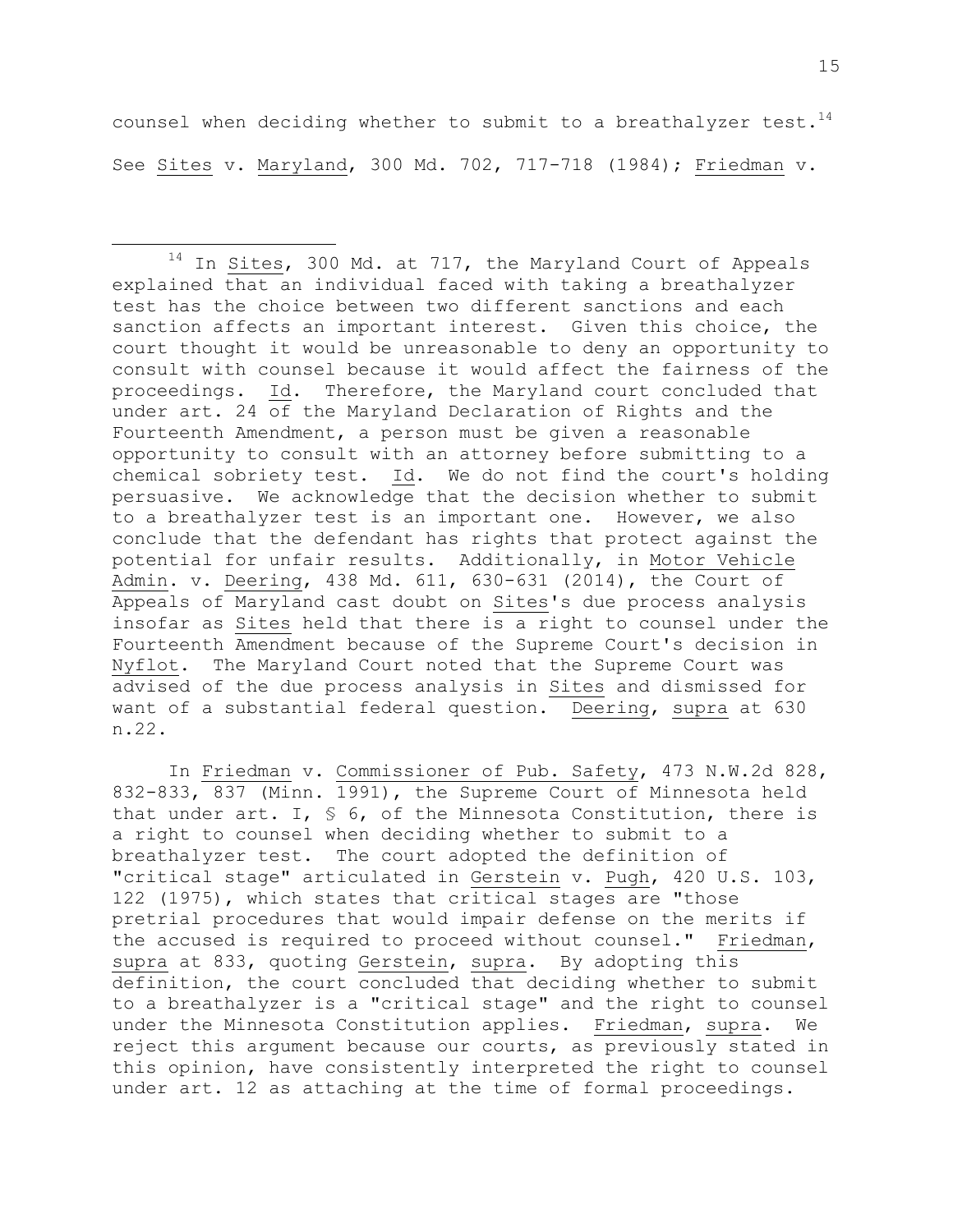Commissioner of Pub. Safety, 473 N.W.2d 828, 832 (Minn. 1991); State v. Spencer, 305 Or. 59, 74-75 (1988).

The majority of State courts that have concluded that a defendant has a right to counsel when deciding whether to submit to a breathalyzer test based their conclusion on a State statutory right. See, e.g., Copelin v. State, 659 P.2d 1206, 1208 (Alaska 1983); State v. Vietor, 261 N.W.2d 828, 831-832 (Iowa 1978) (limited statutory right to counsel); Commonwealth v. Bedway, 466 S.W.3d 468, 474 (Ky. 2015); State v. Foster, 959 S.W.2d 143, 146 (Mo. Ct. App. 1998); People v. Washington, 23 N.Y.3d 228, 232 (2014); State v. Howren, 312 N.C. 454, 455-456 (1984) (limited statutory right to counsel); Kuntz v. State Highway Comm'r, 405 N.W.2d 285, 287 (N.D. 1987); Lakewood v. Waselenchuk, 94 Ohio App. 3d 684, 688 (1994); State v. Fitzsimmons, 94 Wash. 2d 858, 858 (1980). No such statutory right exists in the Commonwealth.

Similarly, the Supreme Court of Oregon held that "[a] person taken into formal custody by the police on a potentially criminal charge is confronted with the full legal power of the state, regardless of whether a formal charge has been filed." State v. Spencer, 305 Or. 59, 74-75 (1988). Therefore, the court concluded that under art. I, § 11, of the Oregon Constitution, an individual has the right to a reasonable opportunity to consult with an attorney. Id. Again, we have consistently interpreted the right to counsel under art. 12 to attach after the initiation of formal proceedings. Therefore, we do not find this case persuasive.

 $\overline{\phantom{a}}$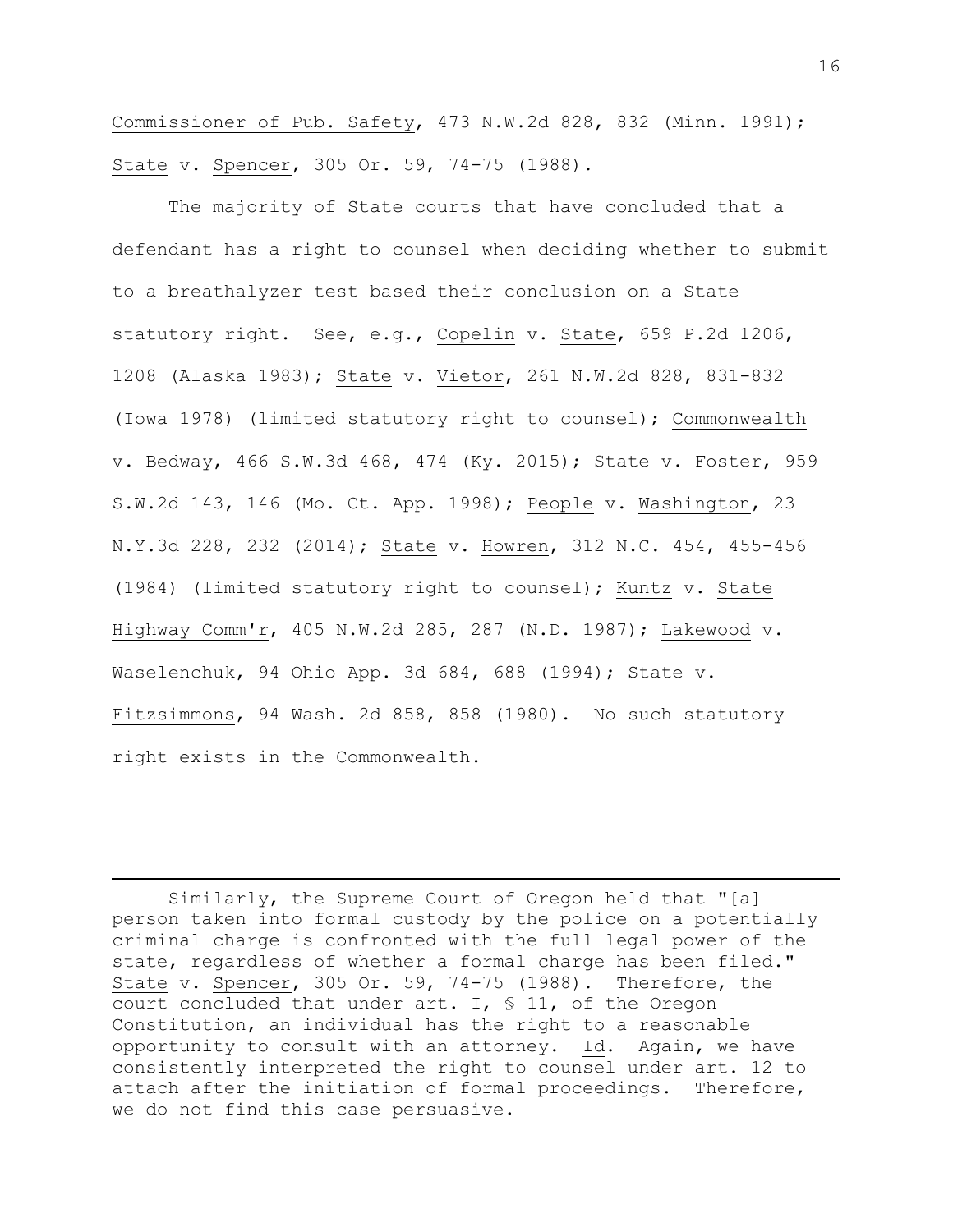The defendant also argues that a critical stage occurs when a defendant's rights could be sacrificed or lost. $^{15}$  There is no right at risk of being sacrificed while deciding whether to submit to a breathalyzer test because the defendant already consented to the breathalyzer test by virtue of driving within the Commonwealth. See G. L. c. 90, § 24 (1) (f) (1). Although there is no Sixth Amendment or art. 12 right to counsel when a defendant is deciding whether to submit to a breathalyzer test, there is no doubt that this is an important question with various consequences depending on the defendant's decision. However, the decision can be made by a defendant and does not amount to a critical stage in the criminal process. Here, before the defendant took the test, she was informed of her rights to a telephone call under G. L. c. 276, § 33A, and to a physician under G. L. c. 263, § 5A, and of the consequences of refusing the breathalyzer test by the statutory rights and consent form. She also was informed by the form that if she submitted to the breathalyzer test and her blood alcohol level was .08 or above, she would be "in violation of Massachusetts

<sup>&</sup>lt;sup>15</sup> The reported question asks only whether the decision to take a breathalyzer test is a critical stage of the criminal process to which the right to counsel attaches. The crux of the defendant's due process argument is similar. That is, she argues that the decision whether to submit to a breathalyzer is a critical stage. We have already concluded that the decision whether to submit to a breathalyzer is not a critical stage. Therefore, we do not reach the defendant's due process argument under the Fourteenth Amendment.